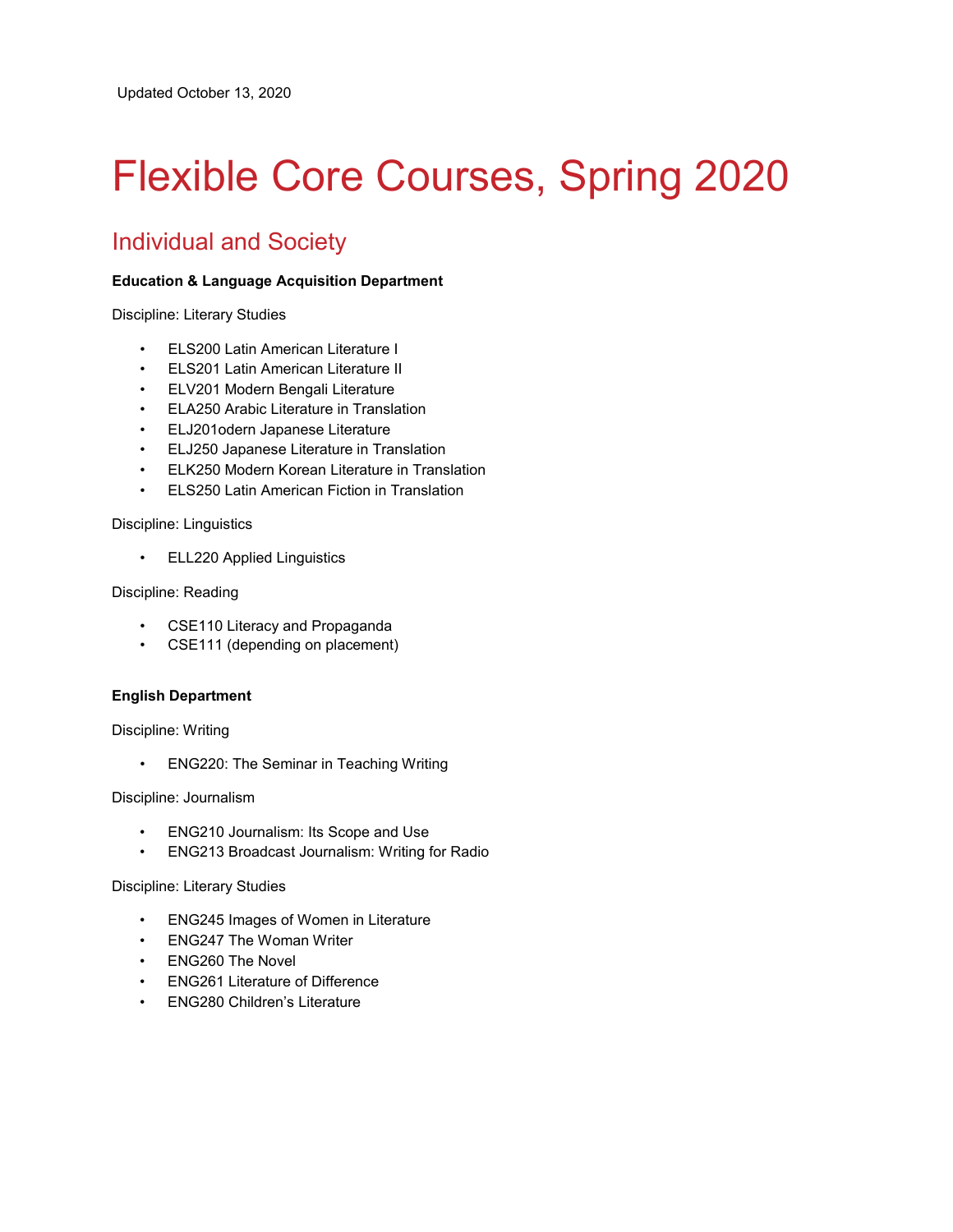#### **Health Sciences Department**

Discipline: Health Sciences

- SCH150 Drugs, Society & Human Behavior
- SCH210 Human Sexuality

#### **Humanities Department**

#### Discipline: Philosophy

- HUP101 Introduction to Philosophy
- HUP102 Critical Thinking
- HUP104 Ethics and Moral Issues
- HUP106 Social and Political Philosophy: Making a World of Difference
- HUP108 Environmental Ethics
- HUP114 Medical Ethics
- HUP122 The Philosophy of Gender and Sex

## Discipline: Communication Studies

- HUC101 Introduction to Communication Studies
- HUC102 Principles of Communication for Non-Native Speakers
- HUC108 Professional Communication
- HUC117 Introduction to Computer-mediated Communication
- HUC118 Gender and Communication
- HUC120 Mass Media and Their Evolution

#### **Library Department**

• LBN105 Info City: Informed Citizens in the Information Age

## **Liberal Arts**

• LIB101 Introduction to Women, Gender and Sexuality Studies

## **Social Science Department**

Discipline: Anthropology

• SSN182 Urban Anthropology\*

#### Discipline: Economics

- SSE103 Introduction to Microeconomics
- SSE104 Introduction to Macroeconomics
- SSN189 The Urban Economy\*

#### Discipline: Political Science

• SSP250 Political Ideas & Ideologies

Discipline: Psychology

• SSN184 Environmental Psychology\*